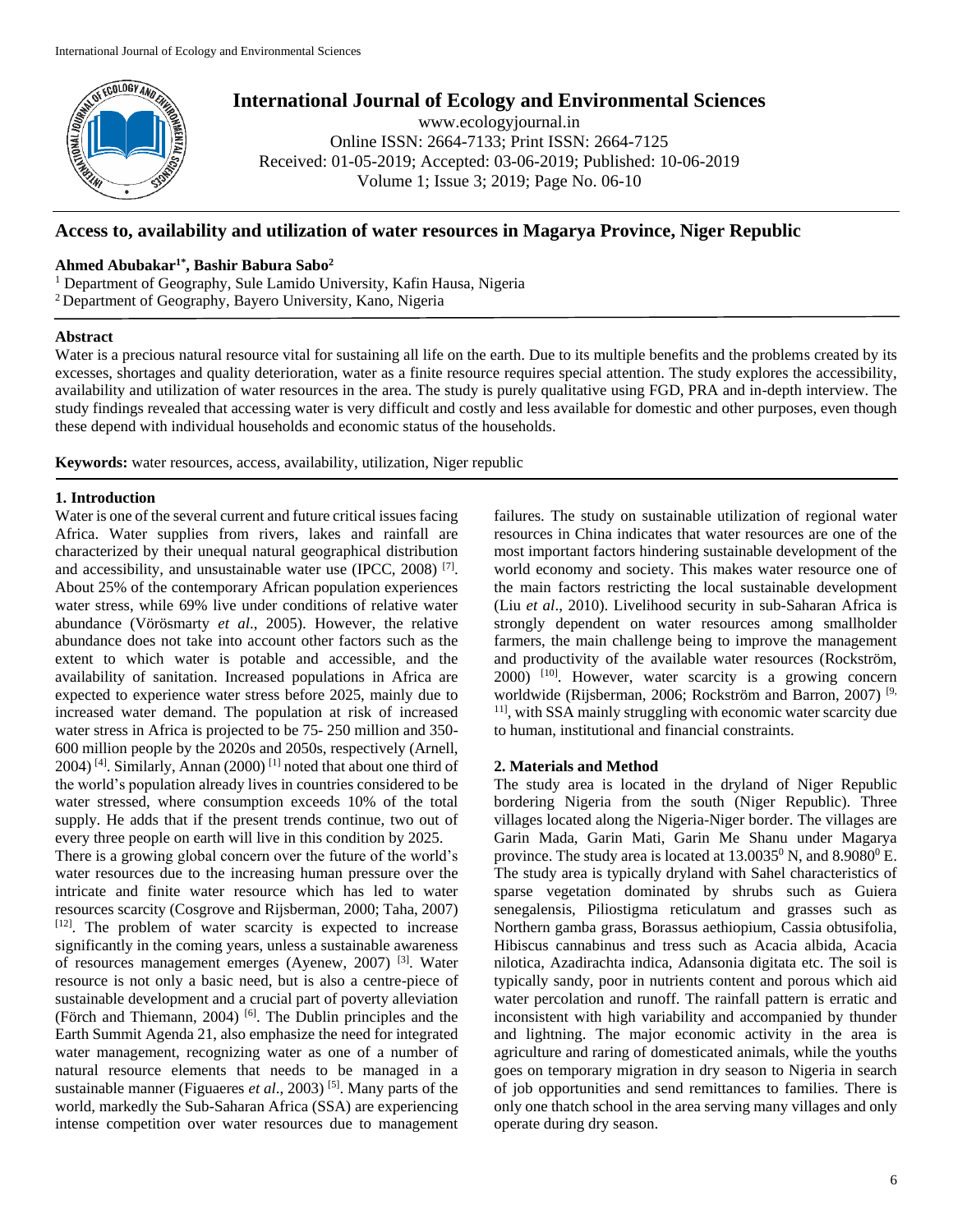

*Source:* Field Survey, 2019





**Source:** Field Survey, 2019

**Plate 2:** A Sketch Map of Community Natural Resources of Garin Mati Village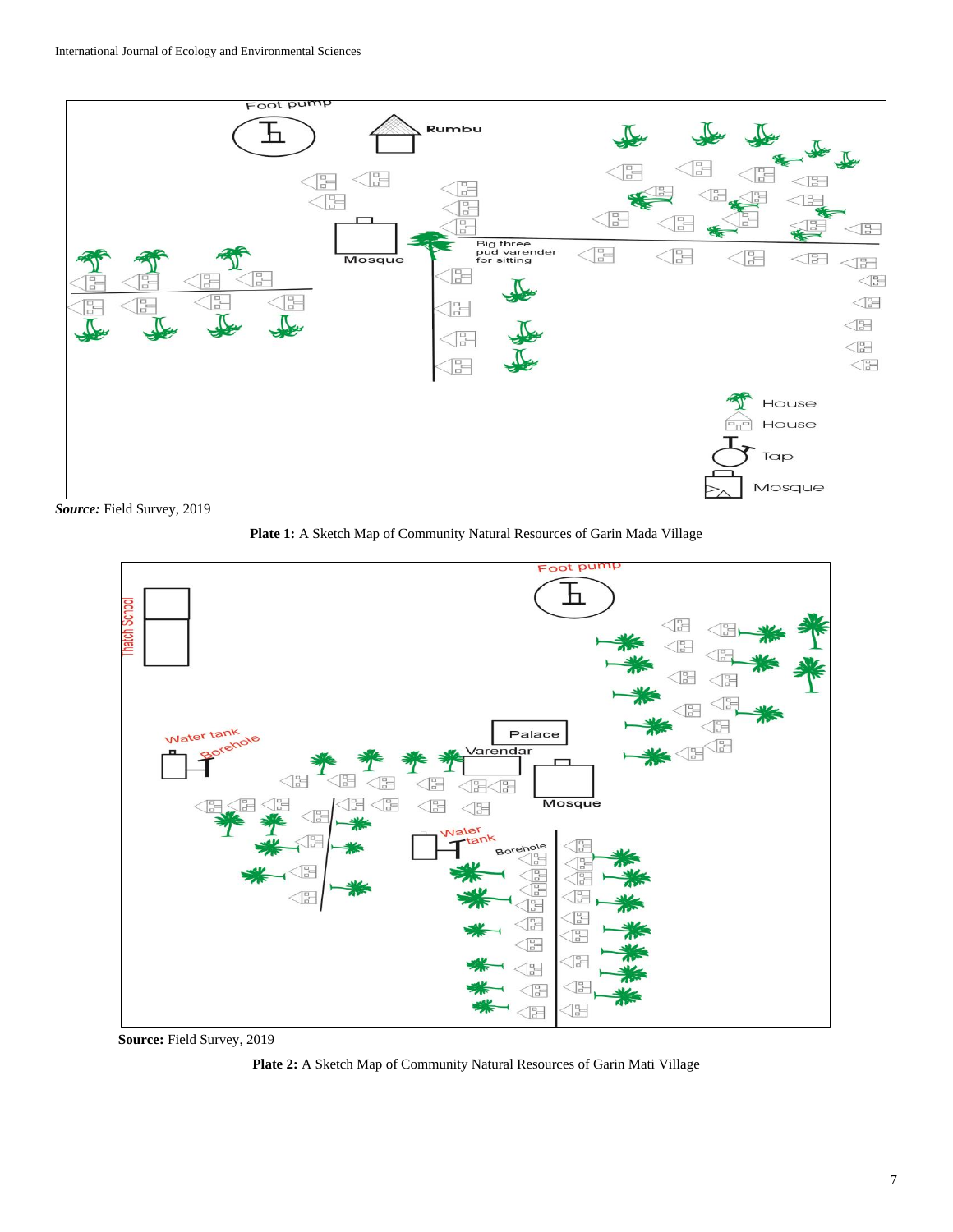

#### **Sampling Techniques**

The study employed systematic sampling techniques in selecting the study sites due to their various inherit physical characteristics. The first study site Garin Mada was in the North, while Garin Mati in the South and Garin Me Shanu in the East of the study area so at to have good geographical representation.

#### **Tool and Techniques used in Data Collection**

The study uses four methods of data collection, Focus Group Discussion, In-depth Interview, Participatory Rural Appraisal and Personal Observation. In each village one FGD conducted with village head in attendance in all the three villages. In-depth interview conducted with six community members in each village with additional of two interviewees (Commercial Water Vendors) in Garin Mati. PRA was also conducted as to seek information about the practical and perceived problems, needs as well as potentials of the villages while personal observation was to assess the terrain and available natural resources.

#### **3. Results and Discussion**

#### **Diversity of water resources and uses at the village level**

Prior to 1984 there was no technical source of water in the study area, rather dug well, pond and water collection during wet season. By 1984 the then government established foot pump to meet the water demand in three villages of Garin Mada, Garin Mati and Garin Me Shanu and neighbouring villages. These three established foot pump were the only source of water in the area, unless during the wet season. To meet the necessary water demand by the year 2013 a commercial borehole were established at Garin Mati, meanwhile another commercial borehole established in the same village in 2019. Despite these efforts still there is serious water challenges in the areas of access to, availability and utilization in the area.

Garin Mada with over 500 inhabitants, the only source of water was single foot pump established in 1984 up to date, the same foot pump in Garin Mati with over 1,500 inhabitants and Garin Me Shanu with almost 600 inhabitants. Several people stay for days without taking bath and washing of clothes and poor hygiene in few houses with toilets others practice open defecation in the surrounding farms with no water or tissue to clean themselves. The most terrible part of it is when the foot pump got faulty the only alternative is to get to the Garin Mati where they have two commercial boreholes to get water at commercial prices where six Jeri Can (6) cost 15 CFA and used beast of burden to convey water from the source to their various houses. Those that cannot afford to buy water at commercial prices have to borrow money to get access to water or beg some cups of water from those that afford to buy the water at commercial prices. This situation slightly differs in Garin Mati due to the presence of two commercial boreholes where you can buy six (6) Jeri Can at 15

CFA for domestic uses. There was no congestion at the source of water the only constraints was money to access the water. Due to the paucity of fund at household level, people prepared to be hauling water at night from public sources to their various homes. Other constraints limiting the access to water in the area was the commercial borehole owners tends to operate at their own disposal, even if you have money to pay for the water atimes you won't be able access the water. In other words no specific time for opening and closing operations which frustrate people even if you are capable to patronize their business, atimes during rainy season they went to farm you can only buy water at late evening or at night when they are back from farms.

Crop production exists during wet season, only one individual attempt to established orchard garden at Garin Mada. Crops such as cashew and Guava few survived up to this period, but the process was tedious in hauling water from the foot pump to the garden of about 500 meter distance. The second one was two standing Guava tree at base of commercial borehole in Garin Mati. Crop production d exist at rainy season producing crops such millet, guinea corn, sesame, cowpea, groundnut these are crops produced in the area.

Watering of livestock is also of paramount importance, always the public foot pump is busy with animals for watering especially in the morning with heavy congestion. Those that can afford watering at commercial boreholes were at ease where your money can serve you the same purpose at ease. In rainy season, herdsmen and domesticated animals owners got subsidy of available ponds where they can water their animals at all times and free of charge, using less energy.

## **Spatio-temporal variability of access to and utilization of water resources**

Rain starts in in the Month of May and ends in September, the days and timing varies accordingly. The influence of climate change has affected the number of days receiving rainfall with temporal variation and intensity, where few days received high intensity of rain with drought at the onset of the rainy season.

Access to water resource in the area is of great challenge due to the limited number of water source compared to the total number of human population and animal population in the area. Water is only available for domestic uses, agricultural purposes, and animal watering during rainy season between the months of May-September. There is no spatio-temporal variability in the study area in terms of access to and utilization of water resources, the study villages are under the same climatic classification of AW, as well as having the same soil characteristics.

Therefore, each village has one public foot pump with addition of two commercial boreholes in Garin Mati Village. Commercial boreholes are patronized when the household have surplus money due to the abject poverty in the area where many households cannot afford three square meals per day talkless of balance diet. Should in case of technical problems in the public pumps they have to patronize the commercial ones, before they gather money through households' contribution to repair the public pumps. However, since the establishment these public pumps neither government nor non-governmental organizations come to their rescue when needs arise, however atimes when election is approaching some political parties do assist with money to repair the public pumps.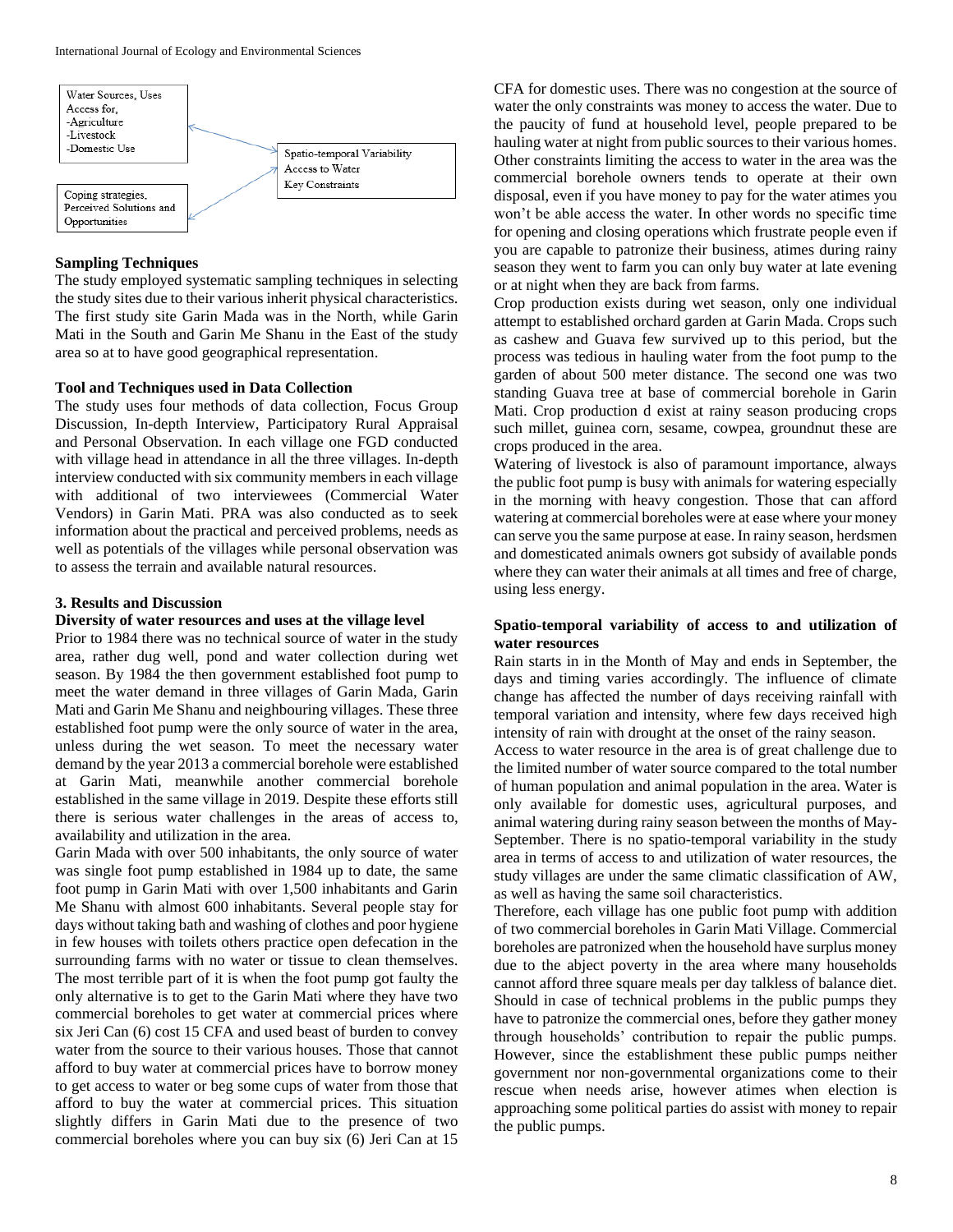

Foot pump borehole





Storage Facilities Storage Facilities

**Fig 1**

# **4. Conclusion**

Water scarcity is a serious problem that limits economic growth and development in any society, owing to the findings of these study, the study conclude that the study area has been faced with serious water issues be it accessibility, availability and utilization. People are under water stress with no sign rescue from responsible agencies. People super before accessing water for daily recommended activities for well-living and development as well as economic growth.

## **5. Recommendations**

Based on the findings the study recommends the following

- Establishment of boreholes and tap connection to each and every houses to get easy access of and availability of water
- Establishments of thunder to serve as reservoir for water storage should in case of technical problems
- Provisions of earth dams and water harvesting techniques so as to store water for irrigation purposes
- Special establishment of watering points design only for animal watering, technology such as wind mill that can pump water at all times
- Special intervention for capacity building in area to diversify the source income to boost the households' income level.
- Provision of individual toilets at household level to prevent open defecation
- Government should establish better school well equipped material and man power to provide education for sustainable development.

#### **6. References**

- 1. Annan, K. We the Peoples: The Role of the United Nations in the 21st Century. Report prepared for the Millennium Summit, 2000.
- 2. Arnell NW. Climate change and global water resources: SRES emissions and socio economic scenarios. Global Environmen Chang. 2004; 14:31-52.
- 3. Ayenew T. Water management problems in the Ethiopian rift: Challenges for development. Journal of African Earth Sciences. 2007; 48:222-236.
- 4. CA. Water for Food, Water for Life: A Comprehensive Assessment of Water Management in Agriculture. Earthscan, London, UK and International Water Management Institute, Colombo, Sri Lanka, 2007.
- 5. Figuaeres C, Rockstreonm J, Tortajada C. Rethinking Water Management: innovative approaches to contemporary issues, 2003.
- 6. Förch G, Thiemann S. Lake Abaya Research Symposium Proceedings. Catchment and Lake Research, 2004.
- 7. Intergovernmental Panel on Climate Change (IPCC) (2008). Climate Change and Water. Technical Paper of the Intergovernmental Panel on Climate Change, IPCC Secretariat, Geneva. Technical Paper VII, 2008, 210p.
- 8. Liu YB, Chen YN. Impact of population growth and land use change on water resources and ecosystems of the arid Tarim River Basin in Western China. International Journal of Sustainable Development and World Ecology. 2006; 13:295- 305.